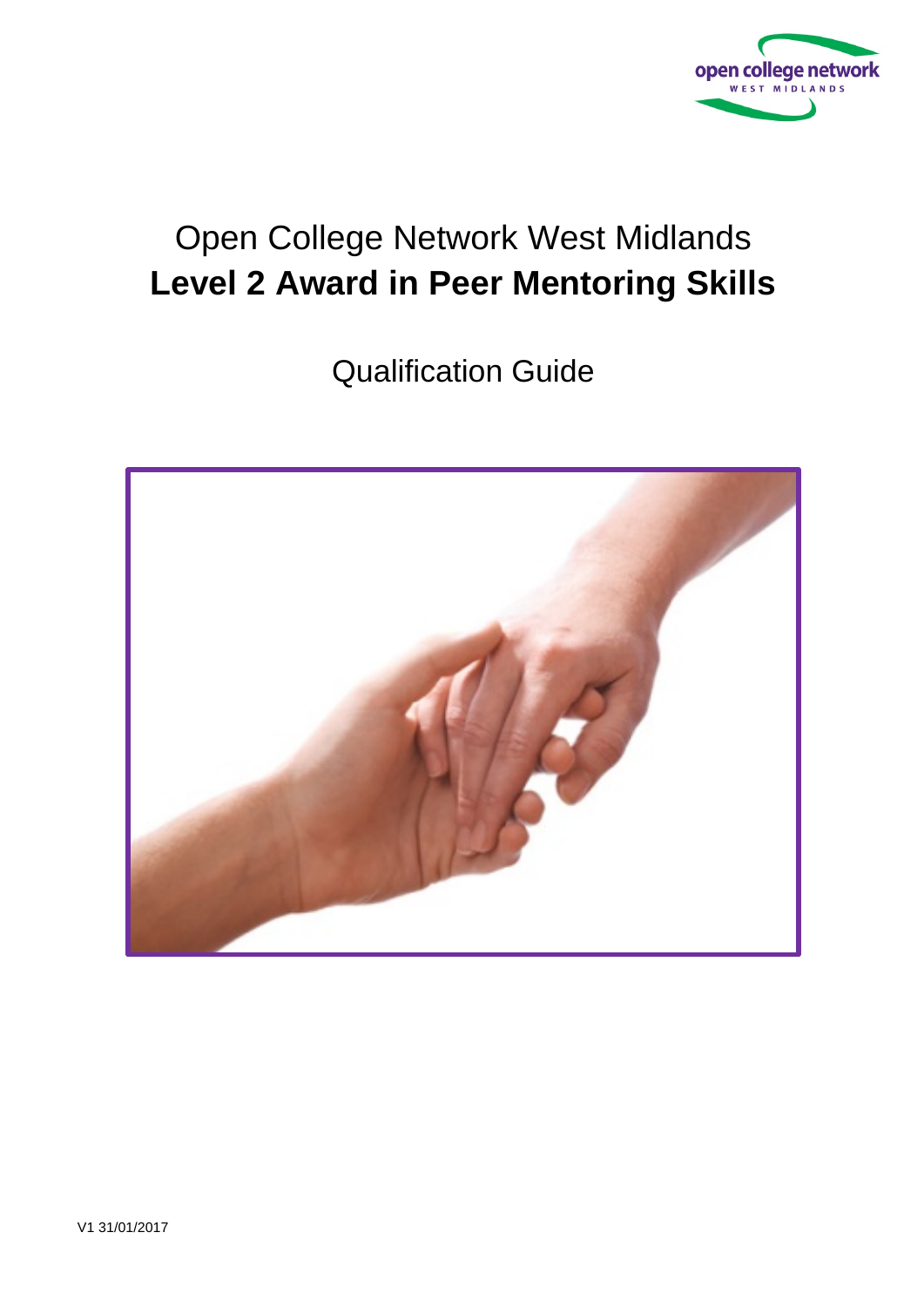

## **'Passionate about enabling learning and releasing the potential of people and their communities'**

Open College Network West Midlands is a national Awarding Organisation, regulated by Ofqual and the Quality Assurance Agency for Higher Education (QAA), to develop and award nationally recognised qualifications. We work in partnership with employers, training providers, colleges, universities, schools and voluntary and community organisations to offer vocational credit-based qualifications, Access to Higher Education Diplomas and quality assured Customised Accreditation to help learners gain employment or to progress into further learning and Higher Education.

#### **Why choose us?**

- **Outstanding personalised customer service and support**
- Proven expertise in developing vocational qualifications and credit based learning
- **Responsive and flexible qualification development service**
- Diverse range of qualifications
- **National accreditation, local service**
- Quality assurance, enhancement and improvement services
- **Competitive and transparent pricing**
- Charitable organisation with ethical and sustainable business practices

## **[www.opencollnet.org.](http://www.ocnwmr.org.uk/)uk**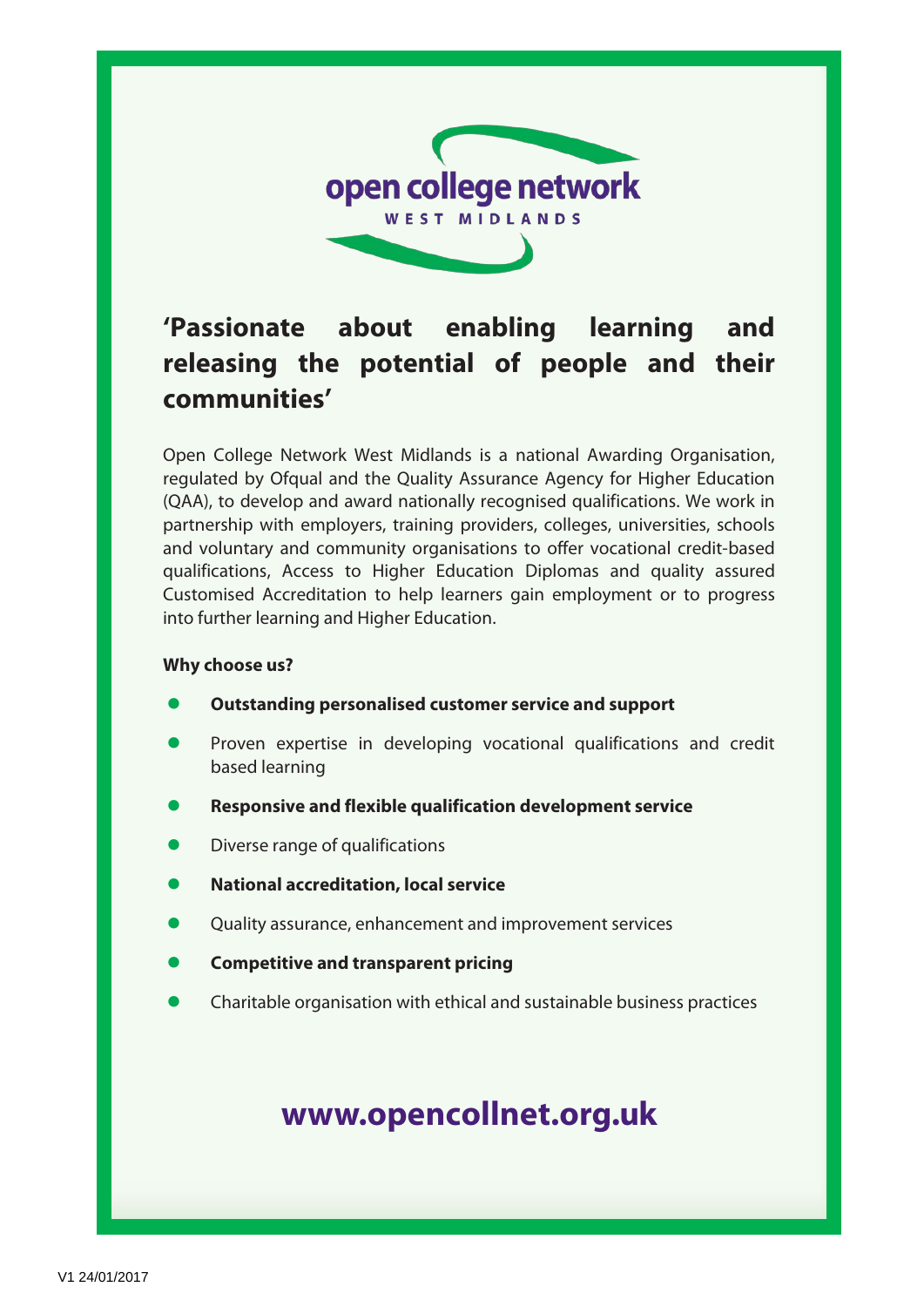

## **Contents**

| 3 |
|---|
| 4 |
| 5 |
| 6 |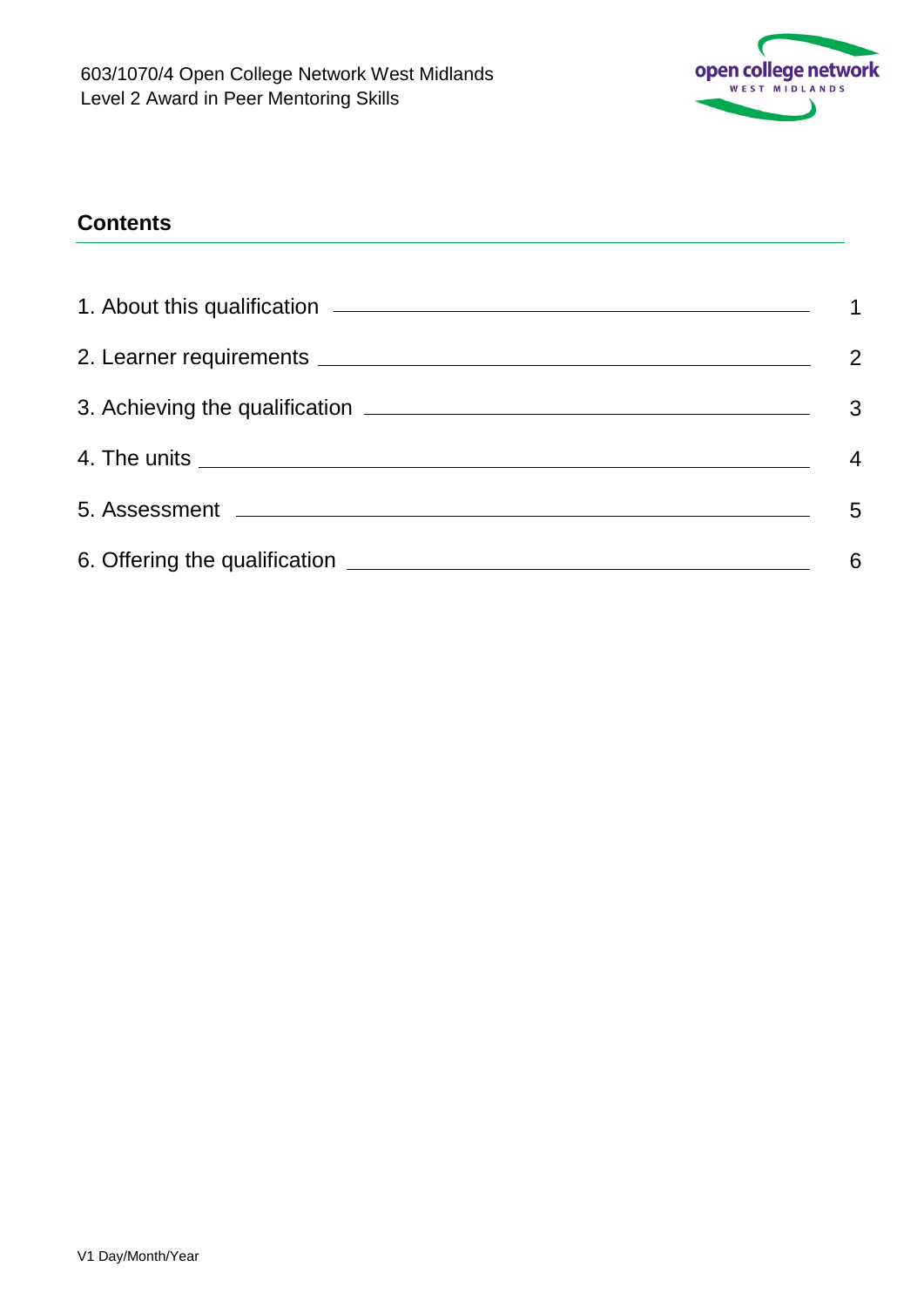

### **1. About this qualification**

The qualification is intended to help learners develop valuable skills and to enable delivery in a variety of situations, such as supporting individuals in an anti-bullying project, a befriending or 'buddying' scheme, or addressing offending behaviour.

Learners will gain valuable skills to support colleagues, clients, peers or students. They will be able to establish a relationship, interact with others and reflect on own skills. Learners will also learn the legislation and codes of conduct relevant to working with peer group.

#### **Objectives of the qualification**

This qualification can be used flexibly to meet learner needs. Depending on the context of the learning and the needs of each individual learner, the qualification can:

- prepare individuals to progress to a qualification in the same subject area but at a higher level or requiring more specific knowledge, skills and understanding;
- **•** prepare learners for employment;
- support a role in the workplace;
- **e** encourage engagement in learning.

This qualification has been designed to enable learners to:

- develop an understanding of the aims of a peer mentoring programme and the skills required in a peer mentoring situation;
- have an understanding of the codes of conduct and the organisational and legal requirements to be met by a peer mentor;
- acquire the approach and communication skills necessary for peer mentoring;
- learn skills to plan, review and reflect on their mentoring practice.

It is a requirement that assessment of this qualification is conducted in English.

The Open College Network West Midlands Level 2 Award in Peer Mentoring Skills is accredited by Ofqual.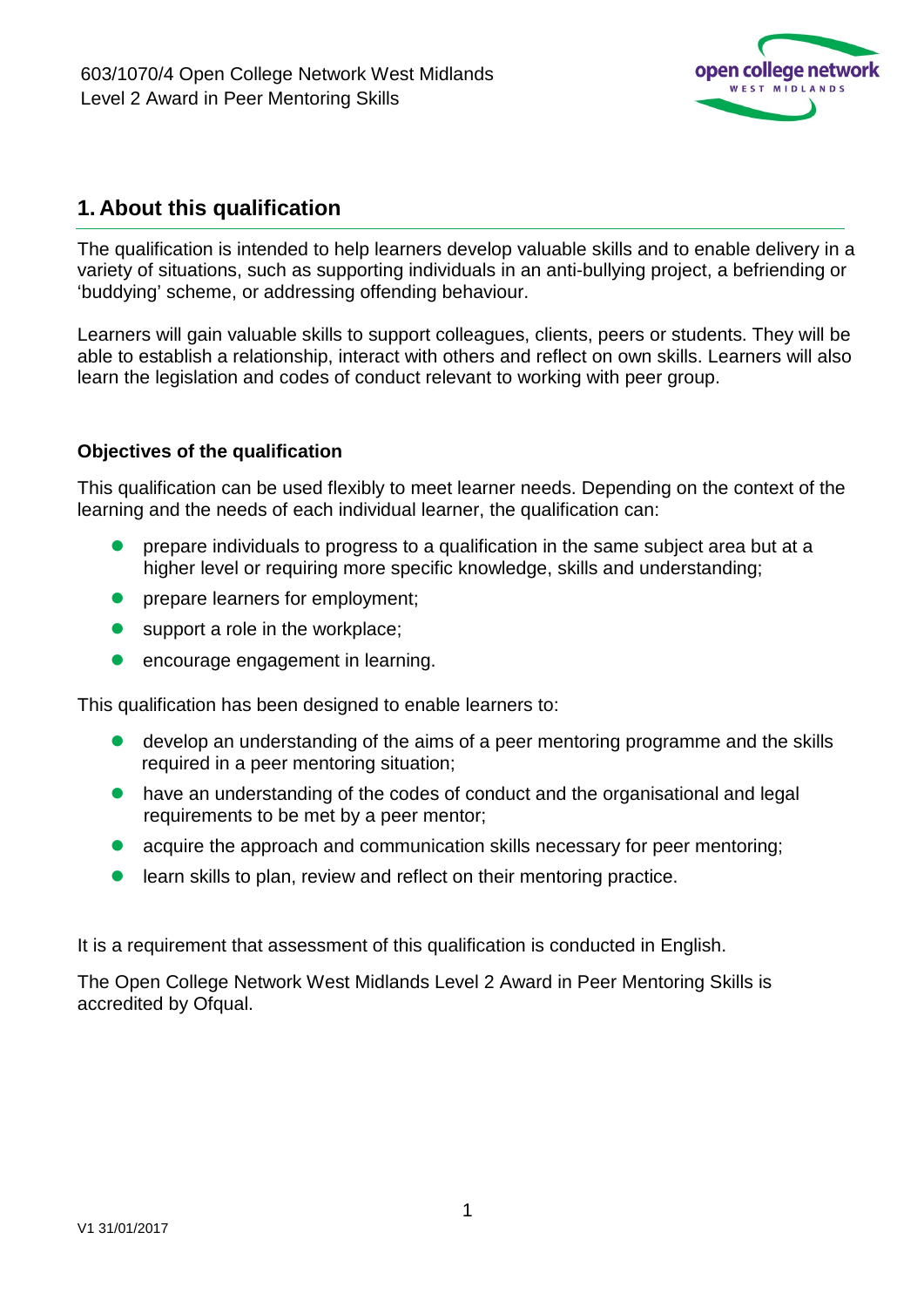

#### **Guided Learning Hours (GLH)**

Guided Learning Hours are defined as the number of hours of supervised or directed study time required for a unit or a qualification. Some learners will be able to achieve units and qualifications in a shorter time than indicated. Others, for example those with additional support requirements, may need longer.

#### **Total Qualification Time (TQT)**

Total qualification time is defined as the number of guided learning hours (GLH) plus the time taken by the learner for private study or work experience.

Guided learning hours and total qualification time for this qualification is:

GLH: 32 hours TQT: 40 hours

### **2. Learner requirements**

#### **Minimum age**

.

The minimum age for access to this qualification is **16** years.

#### **Reasonable Adjustment and Special Considerations**

Assessment within the Open College Network West Midlands Level 2 Award in Peer Mentoring Skills qualification is designed to be accessible and inclusive. The assessment methodology is appropriate and rigorous for individuals or groups of learners.

If you have learners with particular needs you should refer to the *Reasonable Adjustment and Special Considerations Policy*, available from Open College Network West Midlands. This gives clear guidance on the reasonable adjustments and arrangements that can be made to take account of disability or learning difficulty without compromising the achievement of the assessment criteria.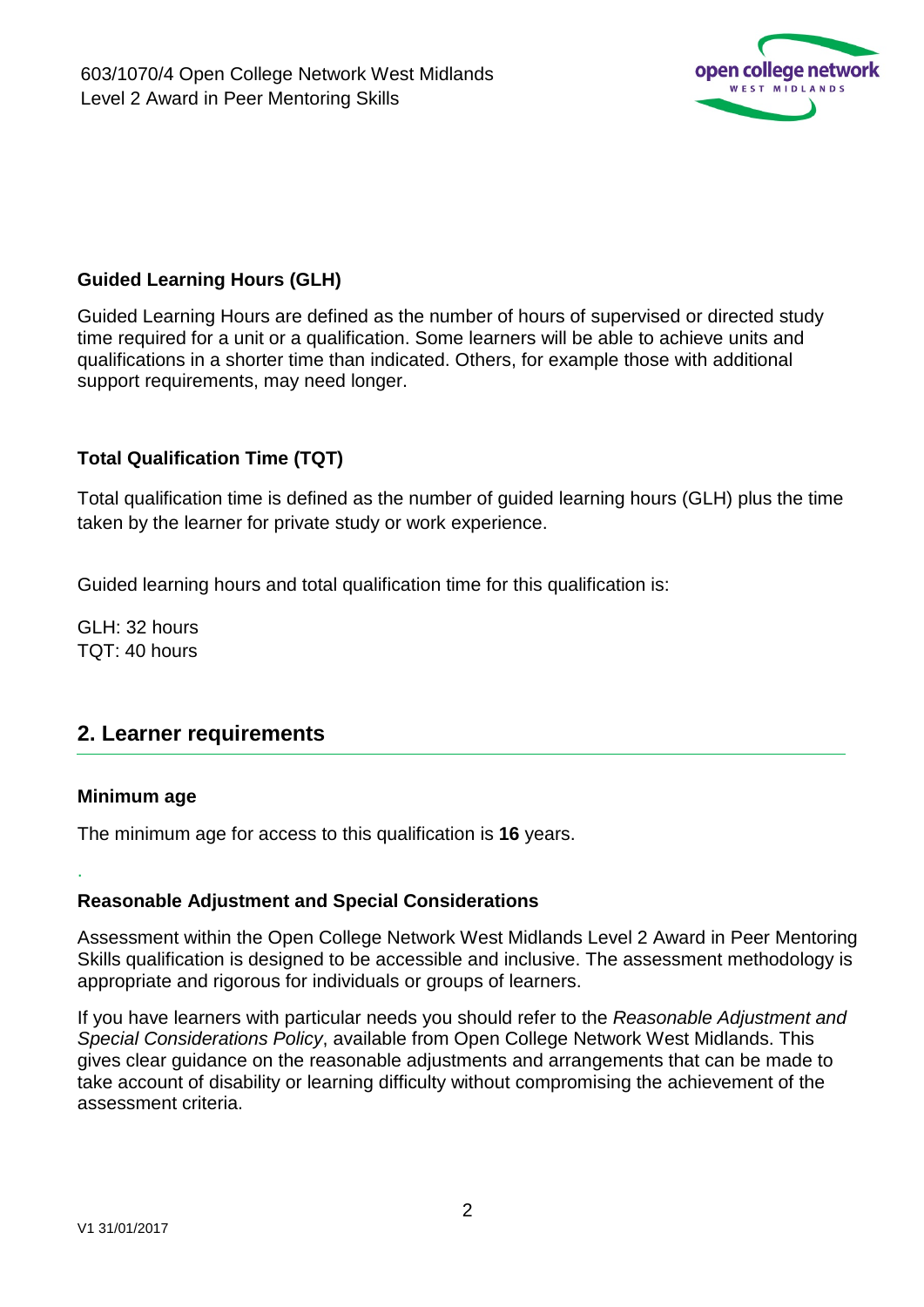

## **3. Achieving the qualification**

#### **Rules of combination**

Centres are responsible for ensuring that learners are able to achieve the qualification for which they are aiming. Centres must ensure that the following rules of combination that apply to the qualification are met.

To be awarded the Level 2 Award in Peer Mentoring Skills, learners must achieve 4 credits.

#### **Unit achievement**

All of the assessment criteria in a unit must be met before the unit is deemed to be achieved. The unit achievement is not graded: units are either achieved or not achieved.

#### **Recording achievement**

You must record the learner's achievement of each unit on an appropriate form(s). You should record the learner's achievement against the specific units assessment criteria evidenced by the task.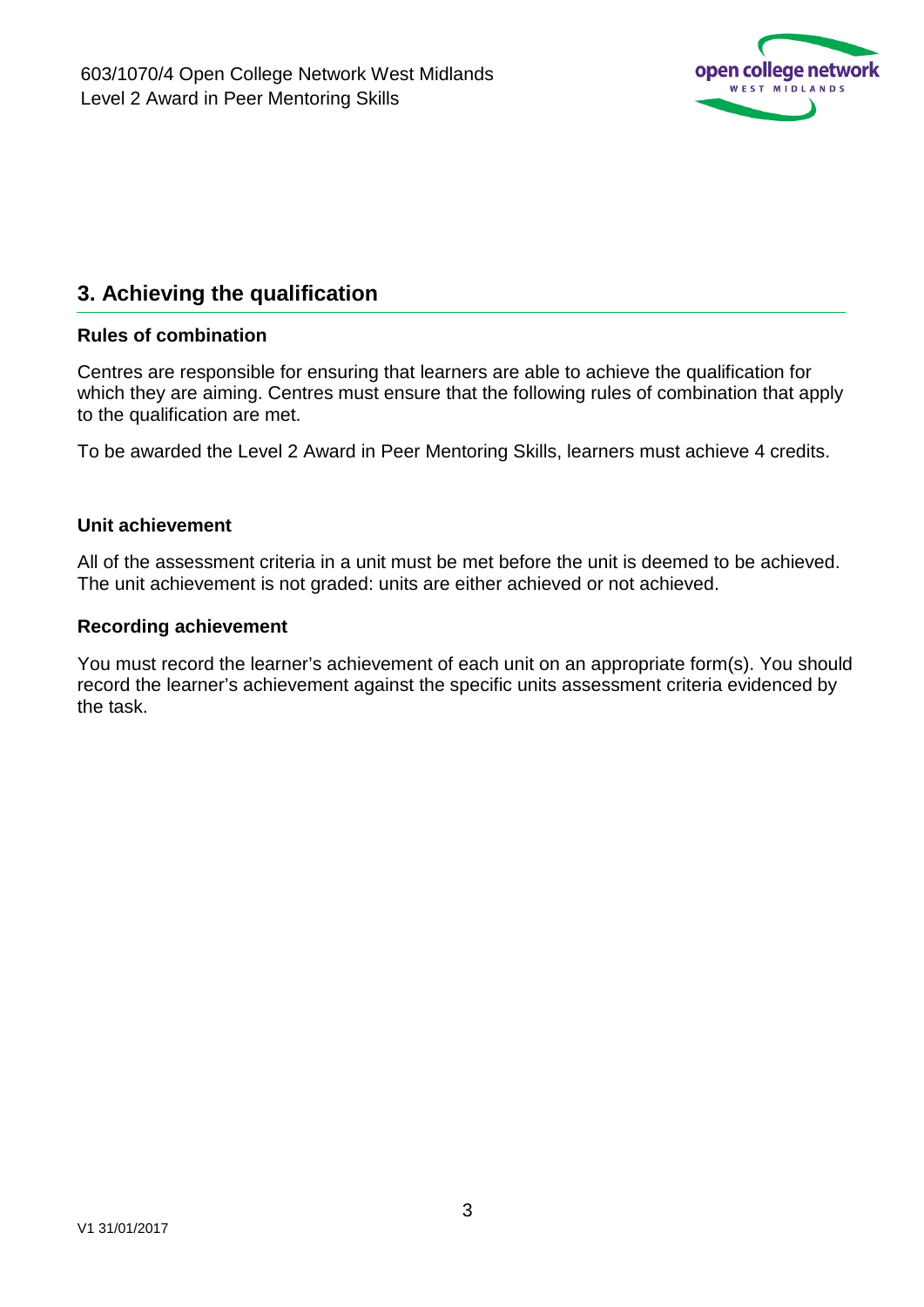

## **4. The units**

| <b>Title</b>                               | Level          | <b>Credit</b>  | <b>GLH</b> | <b>TQT</b> | Unit code    | Unit reference<br>number |
|--------------------------------------------|----------------|----------------|------------|------------|--------------|--------------------------|
| <b>Peer Mentoring Skills</b>               | $\overline{2}$ | $\overline{2}$ | 16         | 20         | GA1/2/NQ/006 | L/615/4885               |
| <b>Understand Peer</b><br><b>Mentoring</b> | 2              | $\overline{2}$ | 16         | 20         | GA1/2/NQ/007 | D/615/4891               |

#### **Level descriptors**

The level of the units within this qualification is linked to the latest QCF level descriptors published by Ofqual.

| Level   | <b>Knowledge Descriptor (the</b><br>holder)                                                                                                                                                                                                                                                                                        | <b>Skills Descriptor (the holder</b><br>$can$ )                                                                                                                                                                                                                                 |
|---------|------------------------------------------------------------------------------------------------------------------------------------------------------------------------------------------------------------------------------------------------------------------------------------------------------------------------------------|---------------------------------------------------------------------------------------------------------------------------------------------------------------------------------------------------------------------------------------------------------------------------------|
| Level 2 | Has knowledge and understanding of<br>facts, procedures and ideas in an area<br>of study or field of work to complete<br>well-defined tasks and address straight-<br>forward problems.<br>Can interpret relevant information and<br>ideas.<br>Is aware of a range of information that<br>is relevant to the area of study or work. | Select and use relevant cognitive and<br>practical skills to complete well-<br>defined, generally routine tasks and<br>address straightforward problems.<br>Identify, gather and use relevant<br>information to inform actions.<br>Identify how effective actions have<br>been. |

*Extracted from 'After the QCF A New Qualification Framework' October 2015*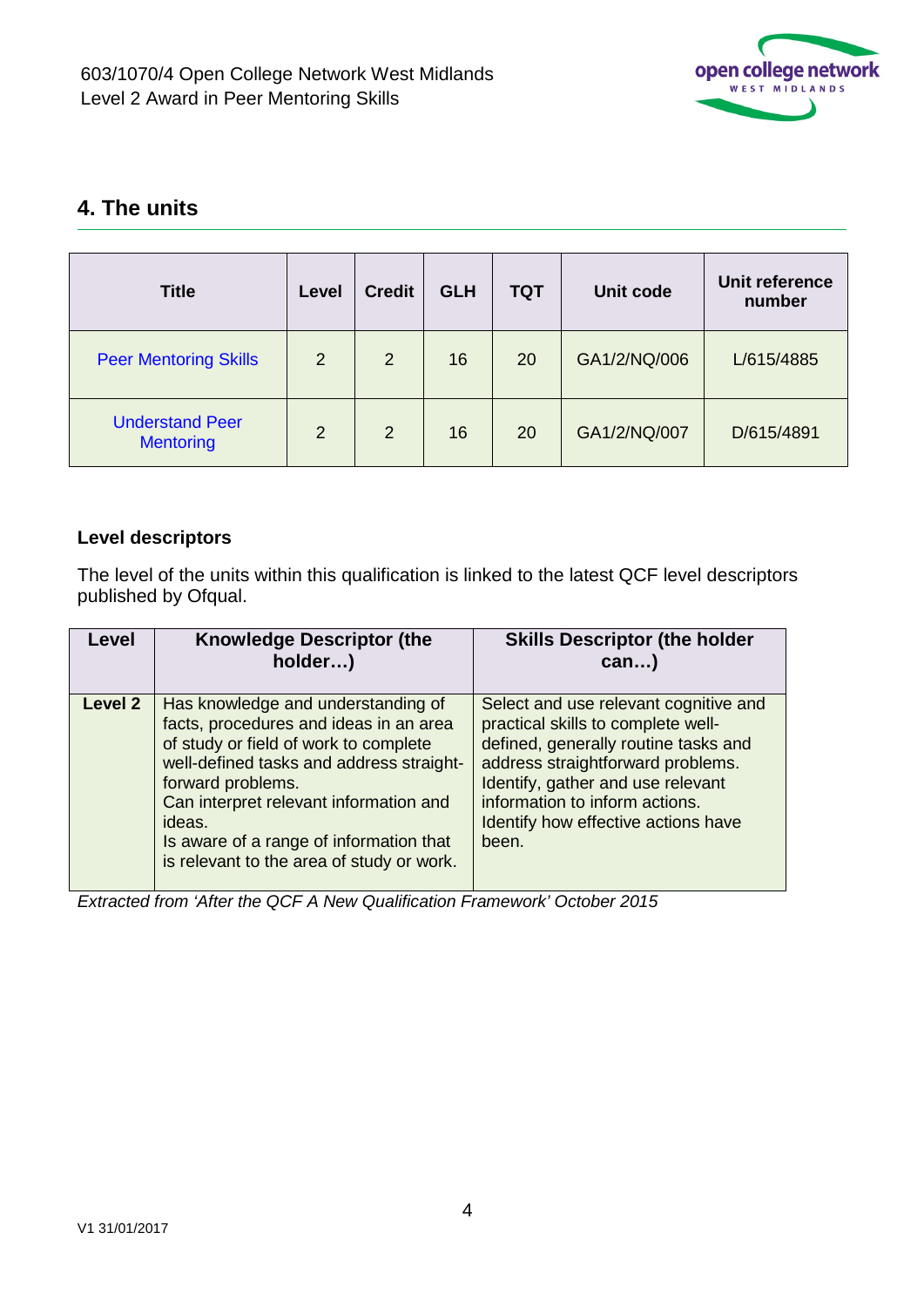

### **5***.* **Assessment**

This qualification requires achievement of the specified units with no further requirements for additional/summative assessment. Achievement is therefore determined by successful completion of unit assessment. The assessment process is as follows:

- Assessments are internally set and approved at the centre by assessors, against the requirements detailed in the assessment criteria of the unit.
- The learners are assessed internally at the centre, using the assessments set.
- The resulting portfolios of assessed evidence are internally quality assured by an Internal Quality Assurer (IQA) at the centre.
- The portfolios of assessed evidence are quality assured either by an Open College Network West Midlands Quality Adviser (QA) or, for centres with Direct Claims Status, an Internal Quality Assurer (IQA) approved by Open College Network West Midlands.

#### **Assessment methods**

When delivering Open College Network West Midlands units and qualifications, centres may choose from a range of assessment methods. It is important that the most effective and appropriate methods are selected. We therefore strongly advise that all those involved in assessment and internal quality assurance of this qualification refer to the *Open College Network West Midlands Centre Handbook* and our *Assessment Methods* publication. These provide guidance on the range of assessment methods available and the types of evidence appropriate for each. These publications are available on our website [www.opencollnet.org.uk.](http://www.opencollnet.org.uk/)

It is important when devising assessments to differentiate between the assessment method (what the learner is asked to do) and the evidence (what the learner produces).

When designing any assessment method, tutors or assessors will need to consider the presentation of the assessment task to the learner to make it fair and accessible. Tutors or assessors may also need to consider arrangements for learners with particular learning difficulties and will need to be aware of Open College Network West Midlands' policy on reasonable adjustments.

All proposed assessment tasks must be checked and confirmed as appropriate, fair, valid and reliable by an appropriately qualified and experienced Internal Quality Assurer (IQA) before being issued to learners.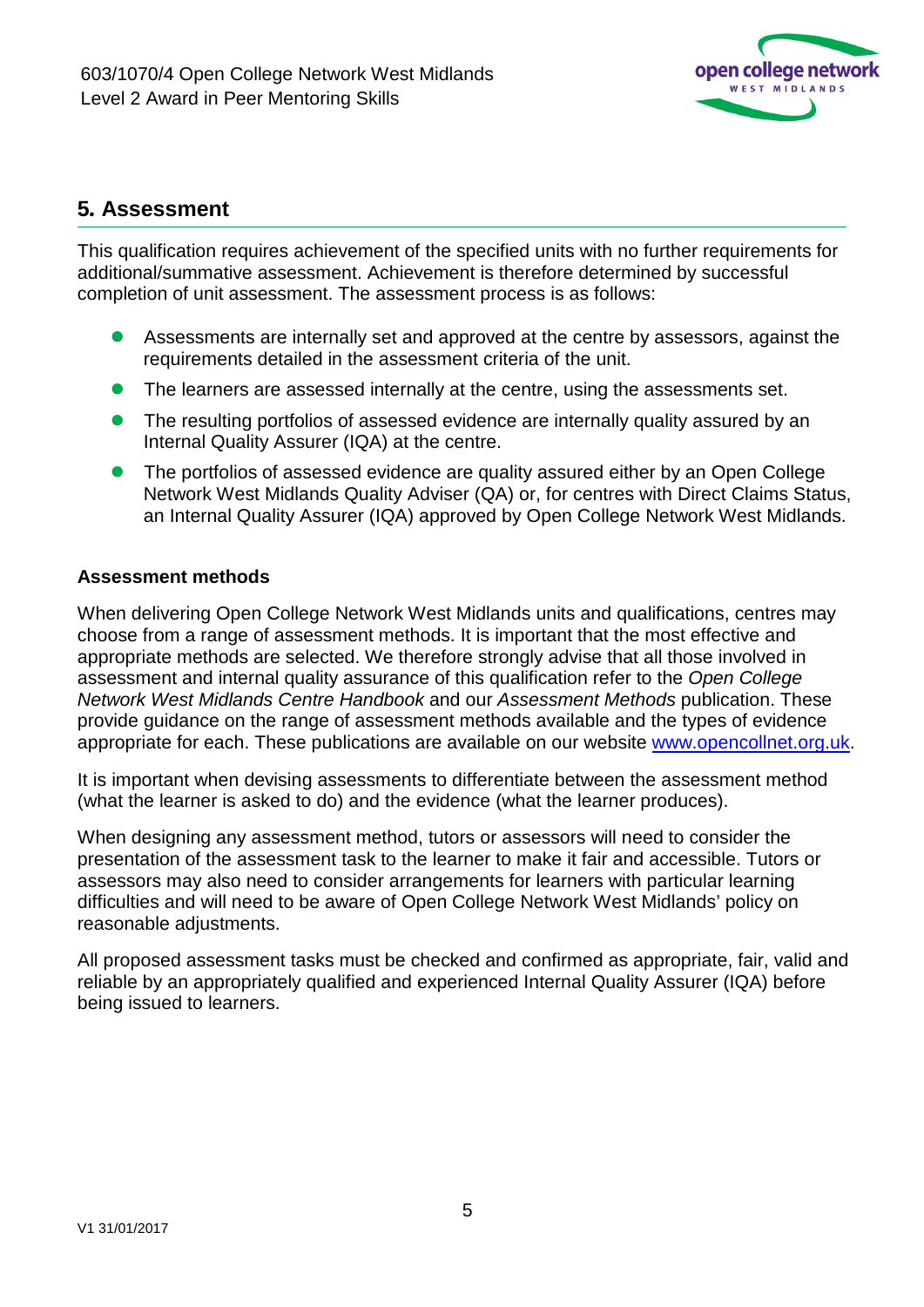

## **6. Offering the qualification**

Centres wishing to deliver this qualification will need to demonstrate the ability to adhere to quality assurance and assessment regulations.

All procedures for the use of this qualification or units of this qualification, including approval, registration of learners, verification and certification will be completed through Open College Network West Midlands, who will have an identified officer to support your centre. If you have any queries or difficulties at any time you should contact the Open College Network West Midlands office on 01902 624230.

#### **Approval to offer the qualification**

If you are an Open College Network West Midlands Recognised Centre and you wish to add this qualification to your curriculum offer please also complete and submit an *Open College Network West Midlands New Course Notification Form*. This is available to download from [here.](http://www.opencollnet.org.uk/centres/creating-new-courses) The completed form should be forwarded to your Business Development Manager for approval.

If you are not an Open College Network West Midlands Recognised Centre and you wish to offer the qualification, you will need to apply for Centre Recognition with us. To start the application process please email [enquiries@opencollnet.org.uk](mailto:enquiries@opencollnet.org.uk) or telephone 01902 624 239.

For more information visit 'Becoming a Centre' on our website.

#### **Standardisation**

Standardisation is a process that promotes consistency in the understanding and application of standards.

Standardisation:

- establishes statements on the standard of evidence required to meet the assessment criteria for the units in Open College Network West Midlands qualifications;
- **.** makes recommendations on assessment practice;
- produces advice and guidance for the assessment of units;
- **•** identifies good practice in assessment.

It is a requirement of the centre recognition process that each centre offering units from Open College Network West Midlands qualifications must contribute assessment materials and learners' evidence for standardisation if requested.

Open College Network West Midlands will notify centres of the required sample for standardisation purposes. Assessment materials, learners' evidence and tutor feedback will be sent to Open College Network West Midlands by centres.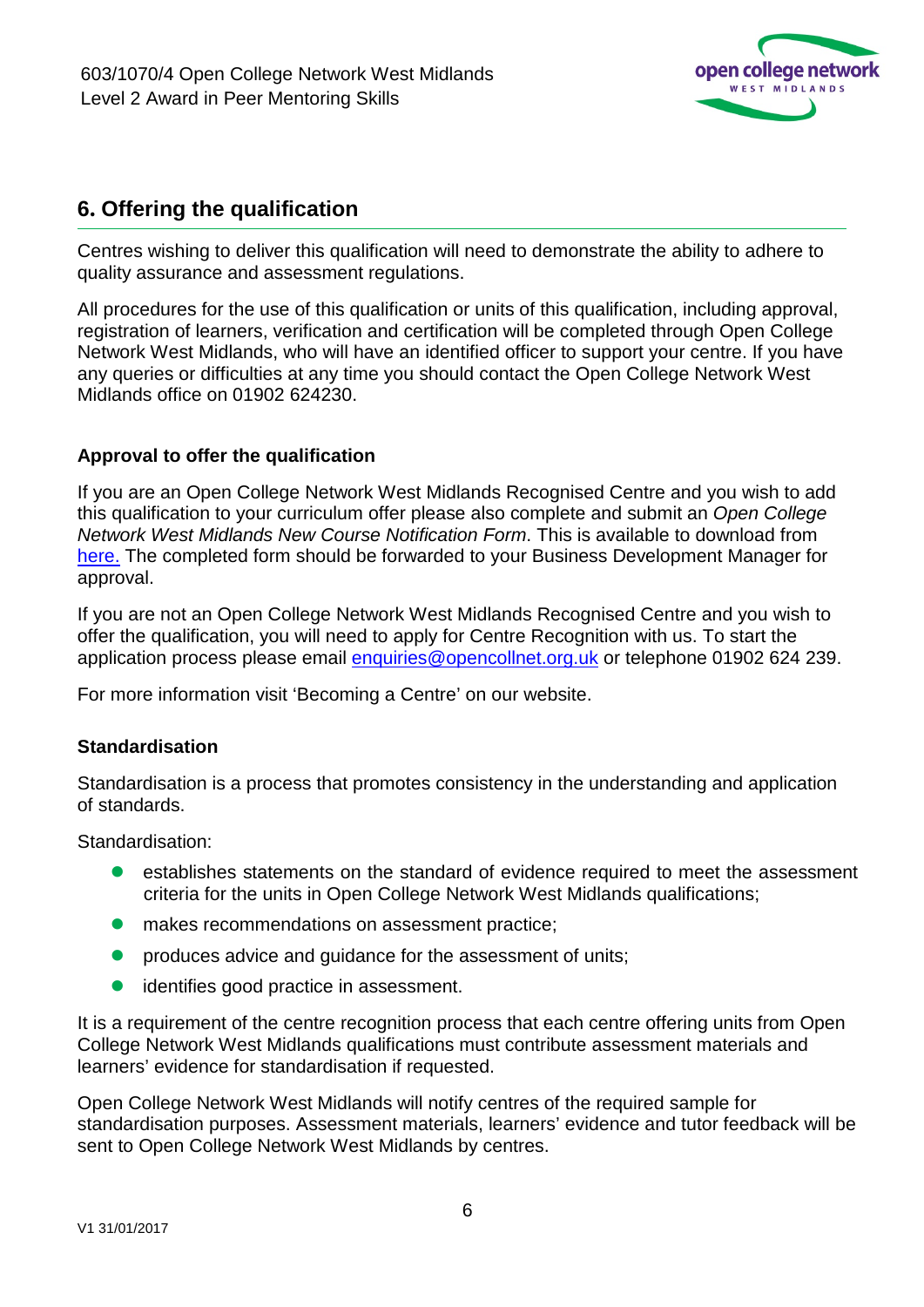

Outcomes from standardisation will be available to centres through Open College Network West Midlands.

#### **Support for centres**

Open College Network West Midlands provide all of our centres with on-going support and advice on the use of Open College Network West Midlands units and qualifications, including the requirements for assessment.

If centres approved to offer Open College Network West Midlands units and qualifications have obtained a UKPRN (UK Provider Reference Number) from the UKRLP (UK Register of Learning Providers), this will be used as the centre reference number. If a centre has not obtained a UKPRN they will be issued with a unique Open College Network West Midlands centre number.

Information about obtaining a Unique Learner Number (ULN) on behalf of the learners is included in the *Open College Network West Midlands Centre Handbook*.

#### **Centre responsibilities**

Each centre should identify a centre contact who will be responsible for Open College Network West Midlands provision within the centre.

The centre contact must ensure all procedures relating to the delivery of the qualification operate effectively in the centre.

The centre contact is the person responsible for confirming and ensuring that the centre meets all the Open College Network West Midlands requirements for centre recognition.

The centre contact is responsible for ensuring all relevant Open College Network West Midlands documentation is distributed as required within the centre and that the security requirements for external assessment are adhered to, where applicable.

**The information provided in this qualification guide is accurate at the time of publication but is subject to change. Open College Network West Midlands will occasionally update qualification information, so please refer to the 'Open College Network West Midlands Qualifications' page of our website to view any updates, including qualification end dates and the latest versions of our qualification guides.**